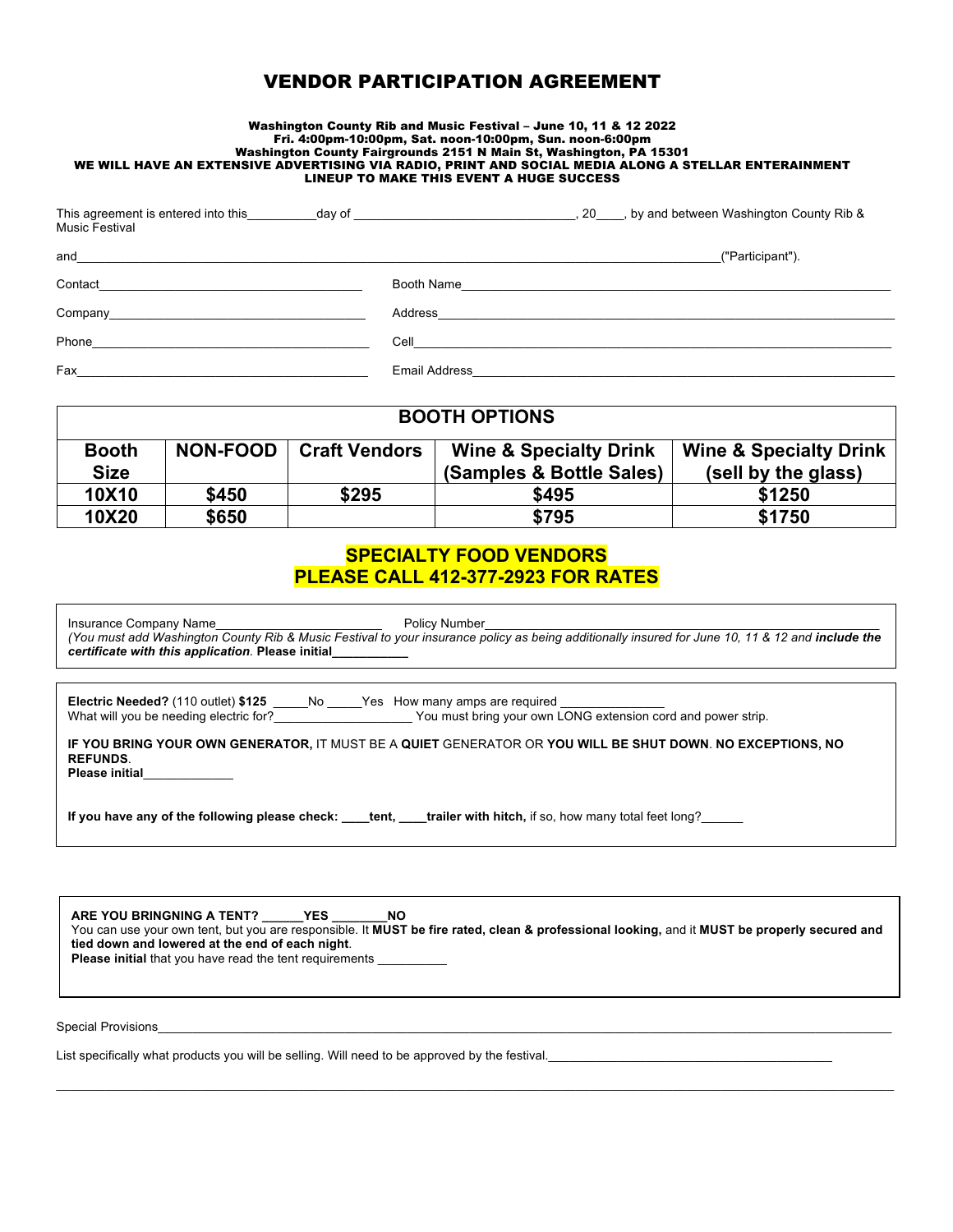| Non-Food 10x10<br>\$450<br>\$650<br>\$295<br>\$495<br>\$795<br>\$1250                                                                                                      |
|----------------------------------------------------------------------------------------------------------------------------------------------------------------------------|
| Non-Food 10x20                                                                                                                                                             |
| <b>Craft Vendors 10x10</b><br>Specialty Drink (Samples & Bottles)10x10<br><b>Specialty Drink (Samples &amp; Bottles)10x20</b><br>Specialty Drink (Sell by the glass) 10x10 |
|                                                                                                                                                                            |
|                                                                                                                                                                            |
|                                                                                                                                                                            |
|                                                                                                                                                                            |
| Specialty Drink (Sell by the glass) 10x20<br>\$1750                                                                                                                        |
| <b>Electric</b><br>\$125                                                                                                                                                   |

**A) Please make paid-in-full checks payable to:**

**Specialty Tradeshows, Inc** and Mail to 428 Forbes Avenue, Suite 1509, Pittsburgh, PA 15219. We also accept Mastercard and Visa, a 3% surcharge is applied to all credit card payments. In the event of a participant cancellation, the fee is not refundable.

# **B) If paying by credit card, please fill out information below, (a 3% fee will be applied to all credit card transactions)**

| <b>Zip Code:</b><br>Type of credit card:                                          |  |  |  |  |  |
|-----------------------------------------------------------------------------------|--|--|--|--|--|
| CVV code:<br><b>Credit card number:</b><br><b>Expiration date:</b>                |  |  |  |  |  |
| Charges will show on your credit card statement as Pgh Wedding and Event Services |  |  |  |  |  |
| You can also call in your credit card payment to 412-377-2923                     |  |  |  |  |  |

### \*A 25% LATE FEE WILL BE APPLIED TO ANY BALANCE NOT PAID 14 DAYS PRIOR TO THE EVENT\*

No refunds will be given once application is received unless your application is not approved. No applications will be accepted without payment.

Setup information will be sent out one week prior to the event.

#### **Sponsorship Opportunities are available**

If you have any questions please feel free to call Sal at 412.377.2923 or email at bigdayent@aol.com

## Terms of Agreement, Policies & Procedures

The following are the contract terms of the agreement to rent vendor space at Washington County Rib & Music Festival. As a participant, your acceptance of these terms shall constitute a binding agreement.

**1 Washington County Rib & Music Festival**. The words "Washington County Rib & Music Festival." as used herein shall mean Washington County Rib & Music Festival, their officers, agents and any employees acting for it, in the management of this event.

**2 Eligible Participants** Washington County Rib & Music Festival reserves the right to determine whether any company or product is eligible under the standards for inclusion in the festival.

**3 Eligible Products** All products and services to be sold, offered or referred to during the Washington County Rib & Music Festival must be included in the Agreement. Washington County Rib & Music Festival reserves the right to exclude the sale of any product.

**4 Sanitation** Every business and vendor is responsible for maintaining a high standard of sanitation within their booth, including keeping all services, cooking and flooring surfaces clean and litter-free. Participants must provide sufficient personnel to comply with the following:

 **When the Festival is Open**: Participants should deposit their trash into the trash containers provided for each booth. No trash should be allowed to pile up within the booth. Participants are responsible for breaking down all cardboard boxes and placing them in the dumpster.

 **At Closing Each Night**: Participants should set bagged trash in front of their booth for pick-up. Participants using grease in their operation, or that produce grease as a by-product of food preparation, must use grease containers. Grease liquids or solids may not be dumped in any sewer, sink, tree pit or anywhere else on festival site.

**5 Fire and Safety Laws** All federal, state and city regulations pertaining to fire and safety must be adhered to. NO OPEN FLAMES, LIT CANDLES OR BURNING OF INCENSE WILL BE ALLOWED INSIDE OF TENT. Outside grilling areas must be contained in the designated space to insure public safety. All Participants must comply with the County of Washington Regulations. **Tents MUST be fire rated. 6 Compliance with Law/Standards** Participants are responsible for meeting all city/state resale-licensing agreements. Washington County Rib & Music Festival assumes no responsibility for any tax liability incurred by Participant from the sale of any Goods at the festival. Participant further agrees to indemnify and hold harmless Washington County Rib & Music Festival from any tax liability the Participant may incur from the sale of any Goods at the Festival. Participant must comply with fire, safety, tax and ADA requirements of the Washington Couonty and the regulations of the Washington County Food Sanitation Division to insure safe food preparation.

**7 Insurance** is the responsibility of the Participant and is required. Washington County Rib & Music Festival is not responsible for replacement of lost or stolen goods. Participants are responsible for obtaining their own general liability insurance for the show dates, including set-up and